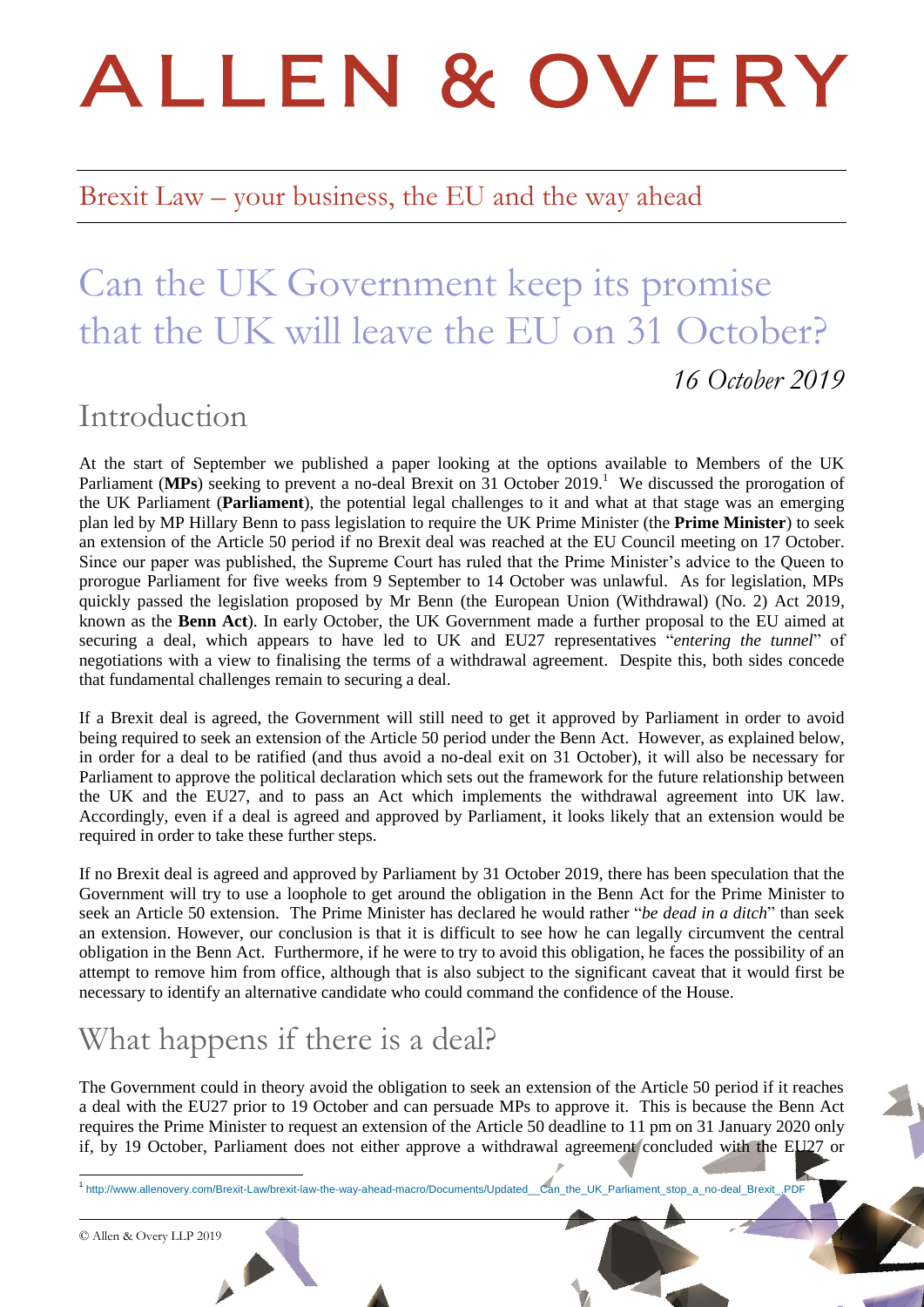agree to the UK leaving without a deal. However, approval of a withdrawal agreement under the Benn Act would not constitute Parliamentary approval for the UK to *ratify* that withdrawal agreement, which is the step required to make such an agreement formally binding in the UK. Under the European Union (Withdrawal) Act 2018, any withdrawal agreement may be ratified only if Parliament approves the withdrawal agreement and the political declaration setting out the "framework for the future relationship" between the UK and the EU27, and passes an Act which implements the withdrawal agreement. This means that even if the withdrawal agreement is approved under the Benn Act on or prior to 19 October, if it was then not possible to get approval of the political declaration and pass the Withdrawal Agreement Bill by 31 October, the UK would automatically leave the EU without a deal on 31 October, unless an extension was agreed.

At this stage no Withdrawal Agreement Bill has been published, nor is it clear what changes the current Government will have sought to make to the political declaration that Theresa May's administration agreed with the EU (for example, reports are emerging that the Government is seeking greater regulatory divergence in key manufacturing sectors). It is by no means certain that the draft Bill and any revisions to the political declaration will be available by 19 October, even if a withdrawal agreement has been agreed by then. It seems unlikely that MPs would be willing to grant the Government a blank cheque by approving the withdrawal agreement and removing the obligation to seek an extension, without these details being known. Even if a revised political declaration and a Withdrawal Agreement Bill are published prior to 19 October, we anticipate MPs will demand time to scrutinise and debate these documents. This is particularly the case with the Withdrawal Agreement Bill, a crucial piece of constitutional legislation. It will not be just a case of transposing the text of the withdrawal agreement into UK law.<sup>2</sup> And of course any withdrawal agreement will also require ratification on the EU27 side.

Accordingly, even if a deal is agreed in principle between the UK and the EU27 negotiating teams by 19 October and MPs are willing to support it, there are still strong legal, political and practical reasons why the UK Government will probably need to seek a further extension of the Article 50 period. One possibility is that MPs sitting in Parliament this Saturday (Super Saturday) may be asked to amend the Benn Act to allow the Government to seek a shorter extension to the Article 50 process than the Benn Act currently contemplates. Whether such an amendment passes is another matter as, given the importance of the Withdrawal Agreement Bill, MPs may prefer to have more time to scrutinise it, and some MPs may also want to use that additional time to try and pass legislation requiring a further referendum.

## Can the Benn Act be circumvented if there is no deal?

The Government has stated repeatedly that the UK will leave on 31 October, with or without a deal. It has also stated it will "obey the law". These two apparently contradictory statements have fuelled speculation and press reports as to options the Government may be considering to circumvent the Benn Act if there is no deal.

The initial reports focussed on possible ways in which the Government might avoid sending the letter required by the Benn Act requesting an extension. There were various suggestions that the Government might seek to suspend the Benn Act through an Order of Council or other secondary legislation passed under the Civil Contingencies Act, or even seek to argue that the Benn Act was invalid on the basis that it was unconstitutional or breached EU law. However, these arguments were weak legally and appear to have fallen by the wayside in the context of proceedings brought in the Scottish courts seeking an order requiring the Prime Minister to comply with the Benn Act. To head off such an order being made, the Prime Minister's legal team confirmed to the court that, if Parliament did not approve a deal or a no-deal exit by 19 October, he will send a letter requesting an extension in the form set out in the schedule to the Benn Act.

The Scottish Inner House has deferred until 21 October its decision on whether to allow the appeal against the refusal of the lower court to grant the order sought (as well as a decision on a separate but related case seeking

<sup>1</sup>  $^2$  See Hansard Society paper, "'Retained EU law': issues for the Withdrawal Agreement Bill", Swee Leng Harris, May 2019, [https://www.hansardsociety.org.uk/publications/briefings/'retained-eu-law'-issues-for-the-withdrawal-agreement-bill](https://www.hansardsociety.org.uk/publications/briefings/)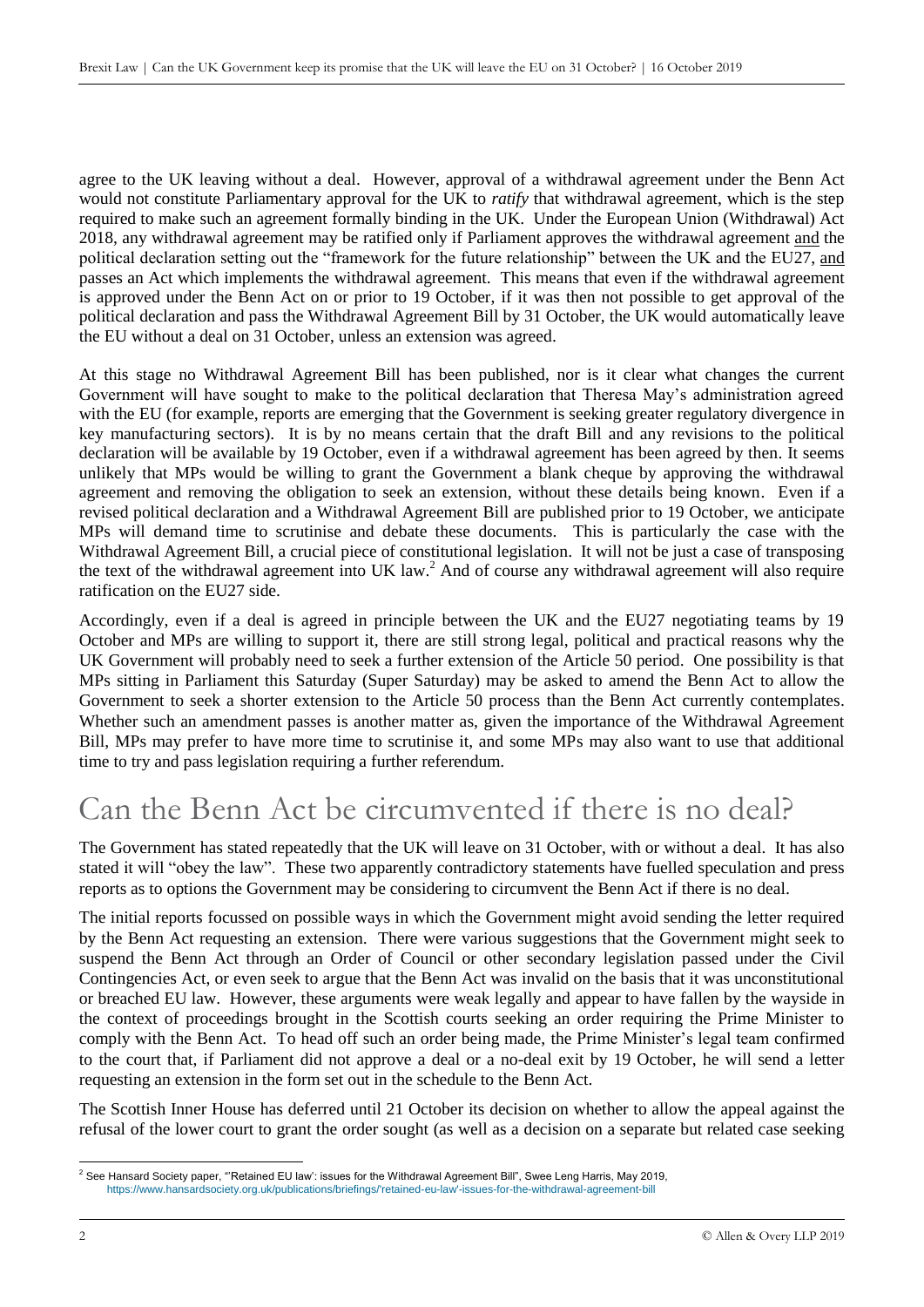an order requiring the letter to be signed by the Court if the Prime Minister failed to do so). Accordingly, the Prime Minister has a legal sword of Damocles potentially hanging over his head if he fails to send the letter.

That then leaves various theories as to how a no-deal Brexit on 31 October could still occur even if the Government requests an extension. The most obvious answer would be if the EU27 were to refuse to agree to an extension. This has led to the idea that the Prime Minister could send two letters, the first in the form required by the Benn Act requesting the extension, and the second seeking, in effect, to dissuade the EU27 from agreeing to the extension. Further, an unattributed press briefing from No. 10 Downing Street claimed that the UK Government would withdraw co-operation with Member States who agree to the extension and would seek to obstruct EU governance if it remains in the EU beyond 31 October.

The problem with this approach is that, as the Prime Minister's legal team acknowledged before the Scottish court, the Prime Minister is subject to the public law principle that he cannot seek to frustrate the purpose of a statute.<sup>3</sup> The Government's lawyers have sought to confine that purpose to just sending the letter in the form required. However, section 1(4) of the Benn Act states that "*[t]he Prime Minister must seek to obtain from the European Council an extension… by sending to the President of the European Council a letter in the form set out in the Schedule to this Act"* indicating that the purpose of this provision is to seek to obtain an extension, not just request it. Sending a second letter which contradicted the required letter would probably constitute frustrating that statutory purpose, as would threatening the EU27 and its Member States with adverse consequences if they agree to an extension (although obtaining evidence of the latter may be more difficult).

On a similar note, if the Government were to encourage another Member State to refuse the request, such a move probably would be unlawful for the reasons set out above. It has even been suggested that, if such a request was made in secret, it could be characterised as misconduct in public office, a criminal offence.<sup>4</sup>

There remains a fundamental tension between the Government's statements that the UK will leave the EU on 31 October with or without a deal and its assurances to the Scottish court that it will comply with the requirements of the Benn Act. At this stage it is difficult to see how the Government could avoid seeking an extension if it is not possible to agree (and ratify) a deal with the EU27 by 19 October.

## What if the Prime Minister refuses to seek an extension?

If no agreement is reached with the EU27 by 19 October but, notwithstanding the Benn Act, the Prime Minister refuses to seek an extension, then the Scottish court may well issue an order requiring him to do so under threat of contempt, or even order that the Court signs the letter on his behalf, under its *nobile officium* jurisdiction.

Commentators have also discussed the Parliamentary response to such a scenario. One plan discussed is for MPs to seek to force the Prime Minister to resign, and then form a temporary government for the purposes of seeking an extension with a General Election to follow once the extension has been obtained. The traditional route for MPs to remove a Government was via a Vote of No Confidence (**VONC**), whereby under constitutional convention a Prime Minister was expected to resign if a motion expressing no confidence in the Government was passed by a majority of MPs, unless confidence was restored within a reasonable time or Parliament was dissolved for the purposes of an election.<sup>5</sup>

The circumstances in which an early election may be held are now governed by the Fixed-term Parliaments Act (**FTPA**). Under the FTPA, there is a 14 day period following a VONC under the Act in which "Her Majesty's Government" may attempt to pass a confidence motion, but if no such confidence motion is passed, a General Election will automatically be called and the Prime Minister will set the date. The Cabinet Manual states that, during that 14 day period, "*an alternative government can be formed from the House of Commons as presently* 

<sup>-</sup><sup>3</sup> See *Padfield v Minister of Agriculture, Fisheries & Food* [1968] AC 997

<sup>4</sup> See Jeff King article, section [3 https://ukconstitutionallaw.org/2019/10/09/jeff-king-the-prime-ministers-constitutional-options-after-the-benn-act-part-i/](https://ukconstitutionallaw.org/2019/10/09/jeff-king-the-prime-ministers-constitutional-options-after-the-benn-act-part-i/)

<sup>5</sup> Anne Twomey, 'The Veiled Sceptre: Reserve Powers of Heads of State in Westminster Systems', Ch 4.